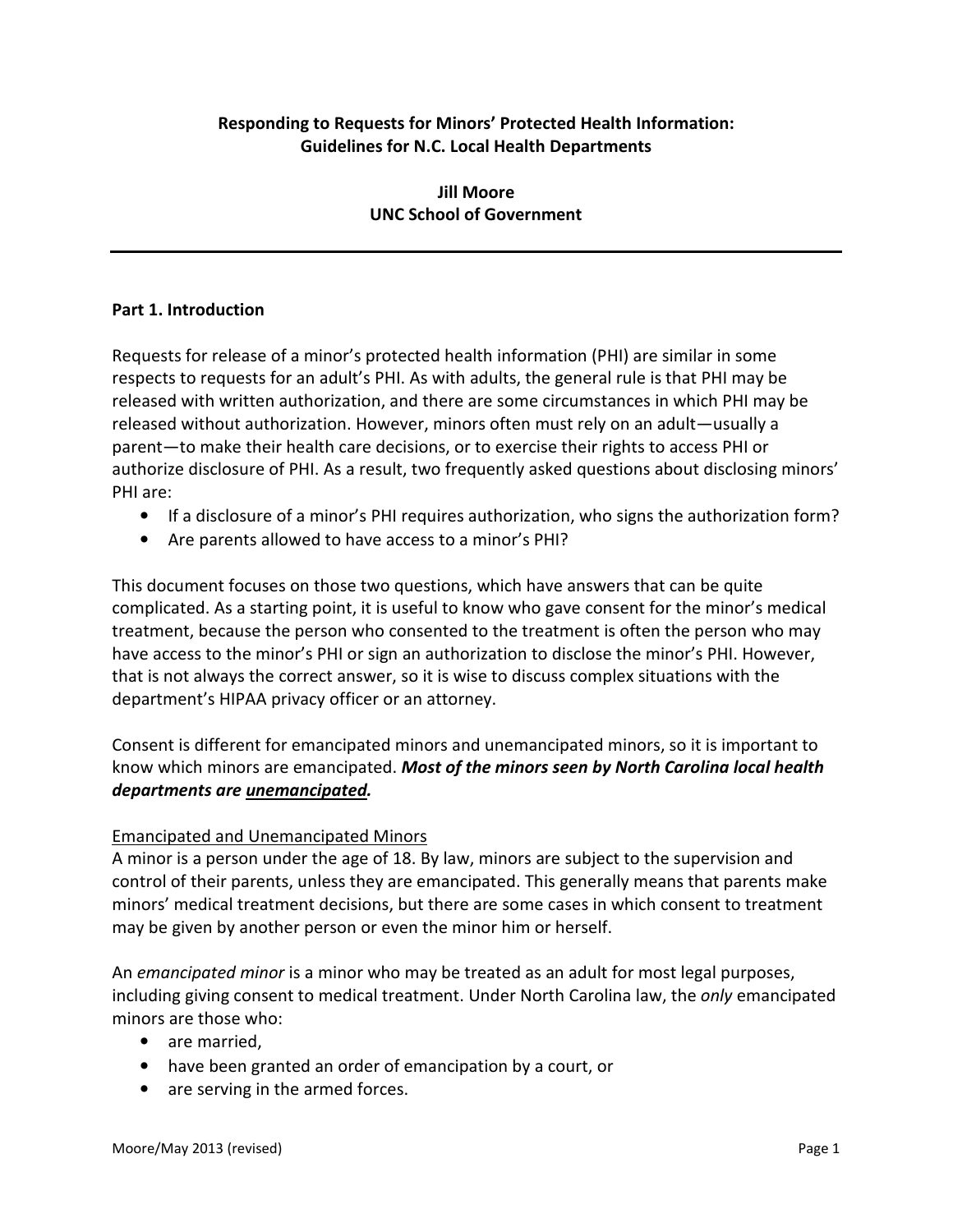Legal emancipation of a minor is relatively rare. A minor who claims to be emancipated should be able to prove it with documents—a marriage certificate, a court order of emancipation, or military identification.

Any person under 18 who is not emancipated by one of the means described above is an unemancipated minor.

## Part 2. Emancipated Minors

### Summary

Emancipated minors are treated the same as adults for purposes of consent to treatment, and for purposes of allowing access to PHI or authorizing disclosure of PHI.

### Consent to treatment

Emancipated minors usually give consent for their own health care services. However, like adults, emancipated minors may become incapacitated or incompetent to make their own health care decisions. If that happens, the minor needs a substitute decision-maker. As with adults, if there is a substitute decision-maker that person likely also serves as the *personal* representative who may access PHI or authorize its release.

### Authorizing disclosure or obtaining access to PHI

#### General rules

For emancipated minors, the general rules are:

- The minor must sign authorizations for disclosure.
- The minor's parents are not allowed access to the minor's PHI.

### Exception

If the emancipated minor is incapacitated or incompetent to make health care decisions, the minor's personal representative may access PHI or authorize its disclosure in accordance with the usual rules for personal representatives.

### Part 3. Unemancipated Minors

#### **Summary**

 $\overline{a}$ 

When a minor is unemancipated, the laws regarding who may consent to health care are more complex. This in turn leads to more complexity in the rules for accessing or disclosing PHI.

The general rule under HIPAA is that a parent, guardian, or person acting in loco parentis (PILP)<sup>1</sup> should be treated as a *personal representative* when the parent/guardian/PILP has the legal

 $1$  In loco parentis means "in the place of the parent." A PILP is a person who has informally taken on the rights and duties of a parent with respect to a child, without going through formal legal processes such as adoption or guardianship.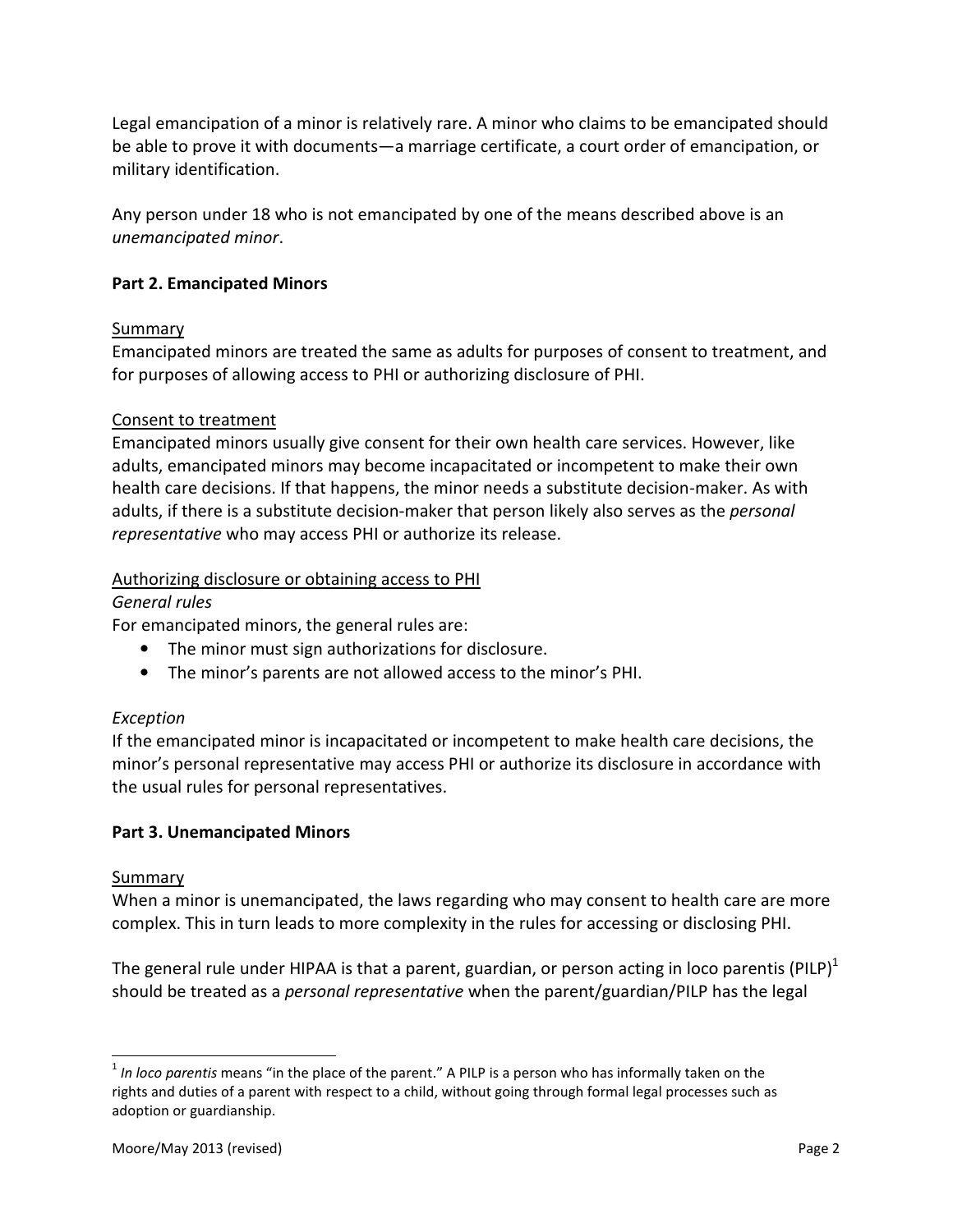authority to make health care decisions on behalf of an unemancipated minor.<sup>2</sup> A person who is a personal representative for HIPAA purposes may sign authorization forms or obtain access to PHI, but only within the scope of his or her personal representation.

However, HIPAA defers to state law on the question of when and to what extent a parent may make health care decisions on behalf of an unemancipated minor. In North Carolina, the general rule is that a parent, guardian, or PILP is the person with the legal authority to make a minor's health care decisions, but there are some significant exceptions to this rule. As a result, the general rule that parents/guardians/PILP are the personal representatives for unemancipated minor children does not always apply.

When HIPAA and state law are considered together to answer our basic questions about who may sign an authorization for disclosure of an unemancipated minor's PHI, and who may have access to the PHI, the general conclusions are:

- Sometimes the person who must sign an authorization is the minor's personal representative (usually the parent, guardian, or PILP), but sometimes it is the minor. Sometimes it is both.
- Sometimes a parent/guardian/PILP is allowed access to an unemancipated minor's PHI, but sometimes they are not.

As the word "sometimes" suggests, the answer to an access or disclosure question varies depending on the particular facts and circumstances, which makes it difficult to articulate a general rule for unemancipated minors. Instead consider this "rule of thumb":

Often, the person who consented to the minor's treatment is the person who may authorize disclosure of PHI about the treatment, and/or obtain access to PHI about the treatment.

This is a rule of thumb, not a rule of law. In other words, it is a guideline that often provides the correct answer to disclosure questions. However, there are times when this guideline will not lead to the correct answer.

The remainder of this document reviews the law of consent to treatment for unemancipated minors in North Carolina, and then addresses who may authorize disclosure of PHI and who may access PHI in several common scenarios. The conclusions in each scenario reflect an analysis that considers both HIPAA and current North Carolina law. They may not reflect the

<sup>&</sup>lt;sup>2</sup> HIPAA creates an exception to this general rule: If the parent/guardian/PILP consents to the treatment but then also assents to confidential care of the minor, the parent/guardian/PILP may not be treated as the personal representative. This exception is discussed in greater detail on page 7.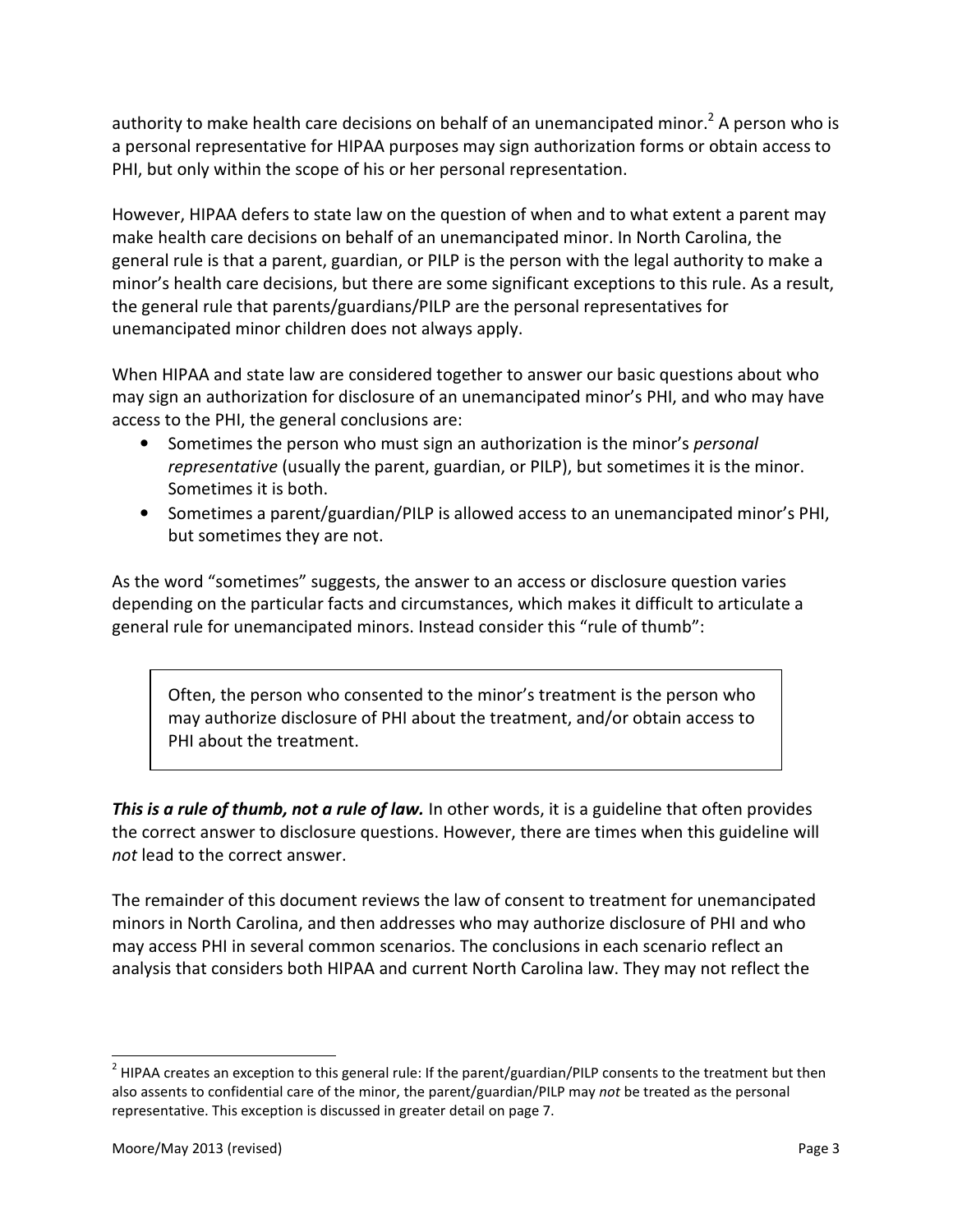conclusions that would be reached under other states' laws, or if North Carolina law were changed.<sup>3</sup>

## Consent to treatment

### General rule

In most circumstances, an unemancipated minor may not receive medical treatment without the consent of the minor's parent, legal guardian, or a person acting in loco parentis (PILP). The remainder of this document uses the shorthand term "parental consent" to mean the consent of a parent, legal guardian, or PILP.

# Exceptions

North Carolina law sets out several circumstances in which health care providers may treat unemancipated minors without obtaining parental consent:

- 1. Parent authorizes another adult to give consent (GS 32A-28 through 32A-34). A custodial parent or legal guardian may authorize another adult to consent to the minor's care during a period in which the parent or guardian is unavailable. This is a type of health care power of attorney that applies only to minors.
- 2. Emergencies and other urgent circumstances (GS 90-21.1). Physicians may treat<sup>4</sup> a minor without the consent of the parent, legal guardian, or PILP under any of the following emergency or urgent circumstances:
	- The parent or other authorized person cannot be located or contacted with reasonable diligence during the time within which the minor needs the treatment.
	- The minor's identity is unknown.
	- The need for immediate treatment is so apparent that any effort to secure approval would delay the treatment so long as to endanger the minor's life.
	- An effort to contact the parent or other authorized person would result in a delay that would seriously worsen the minor's physical condition.
	- The parent refuses to consent, and the need for immediate treatment is so apparent that the delay required to obtain a court order would endanger the minor's life or seriously worsen the minor's physical condition, and two licensed

l

 $3$  In the recent past, the North Carolina legislature has considered changes to North Carolina's minor's consent law. To date, no changes have been adopted, but if that law were to change, the conclusions about minor's consent scenarios in this document would likely change as well.

 $<sup>4</sup>$  If the treatment that is needed is surgery, ordinarily two surgeons must agree that the surgery is necessary</sup> before it is performed. However, there is an exception for rural communities or other areas in which it is impossible to get the opinion of a second surgeon in a timely manner. G.S. 90-21.3. If the emergency treatment is an abortion, the circumstances are more limited. See G.S. 90-21.9.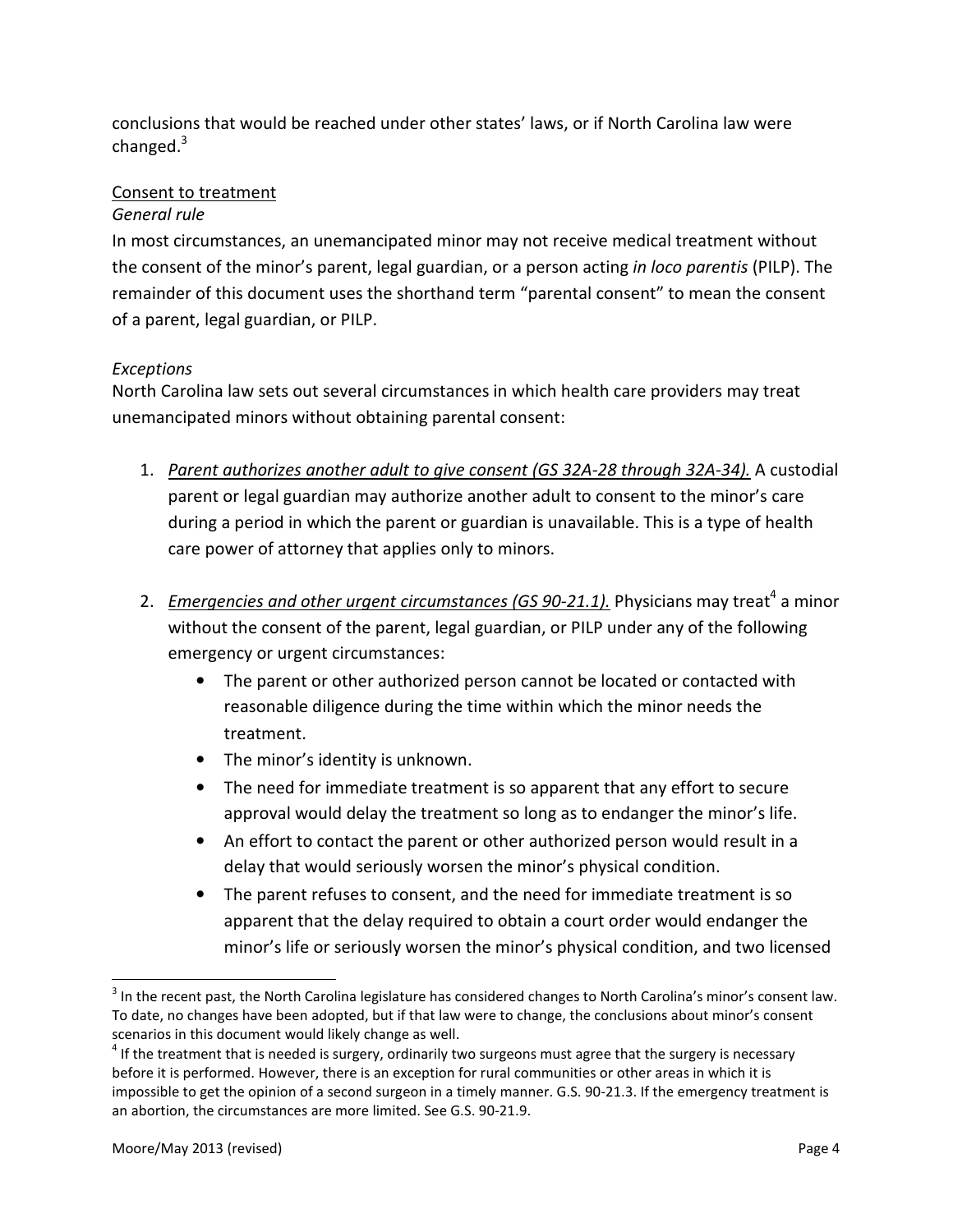physicians agree that the treatment is necessary to prevent immediate harm to the minor.

- 3. Immunizations (GS 130A-153(d)). A physician or local health department may immunize a minor who is presented for immunization by an adult who signs a statement that he or she has been authorized by the parent, guardian, or PILP to obtain the immunization for the minor. $^5$
- 4. Minors' consent law (GS 90-21.5(a). This law allows physicians to accept an unemancipated minors' own consent for medical health services for the prevention, diagnosis, or treatment of any of the following conditions:
	- venereal diseases and other reportable communicable diseases,
	- pregnancy,
	- abuse of controlled substances or alcohol, or
	- emotional disturbance.

However, a physician may not provide any of the following services to an unemancipated minor solely upon the minor's consent: sterilization, abortion,  $6$  or nonemergency admission to a 24-hour mental health or substance abuse facility.

## More on minors' consent law (G.S. 90-21.5(a))

How old must a minor be to give effective consent under the minors' consent law? This is probably the most frequently asked question about this law, but the statute does not answer it – it states that "any" minor may consent to medical health services for the conditions listed. Of course, "any" must not be taken literally. Clearly, an infant may not give consent. On the other hand, many adolescents may. To determine whether a minor may give effective consent, a health care provider needs to understand two concepts: legal capacity to consent, and decisional capacity (or competence) to consent.

A health care provider must not accept a person's consent to treatment unless the person has both *legal capacity* to consent to the treatment, and *decisional capacity*—that is, the ability to understand health care treatment options and make informed decisions. Ordinarily, minors lack

<sup>&</sup>lt;sup>5</sup> Strictly speaking, an adult who presents a child for immunization on behalf of the parent, guardian, or PILP has not "consented" to the immunization. Rather, the parent, guardian, or PILP has consented to the immunization and has simply authorized the other adult to act on behalf of the parent, guardian, or PILP. Thus, this special rule for immunizations is not an exception to the general rule that parental consent is required; it is an exception to usual practice, since health care providers ordinarily do not accept another adult's word that the parent has consented to the treatment. This semantic point is important when it comes to determining whether the adult may act as the child's personal representative for purposes of accessing PHI or authorizing its release.  ${}^{6}$ The state laws addressing abortions for unemancipated minors are G.S. 90-21.6 through 90-21.10.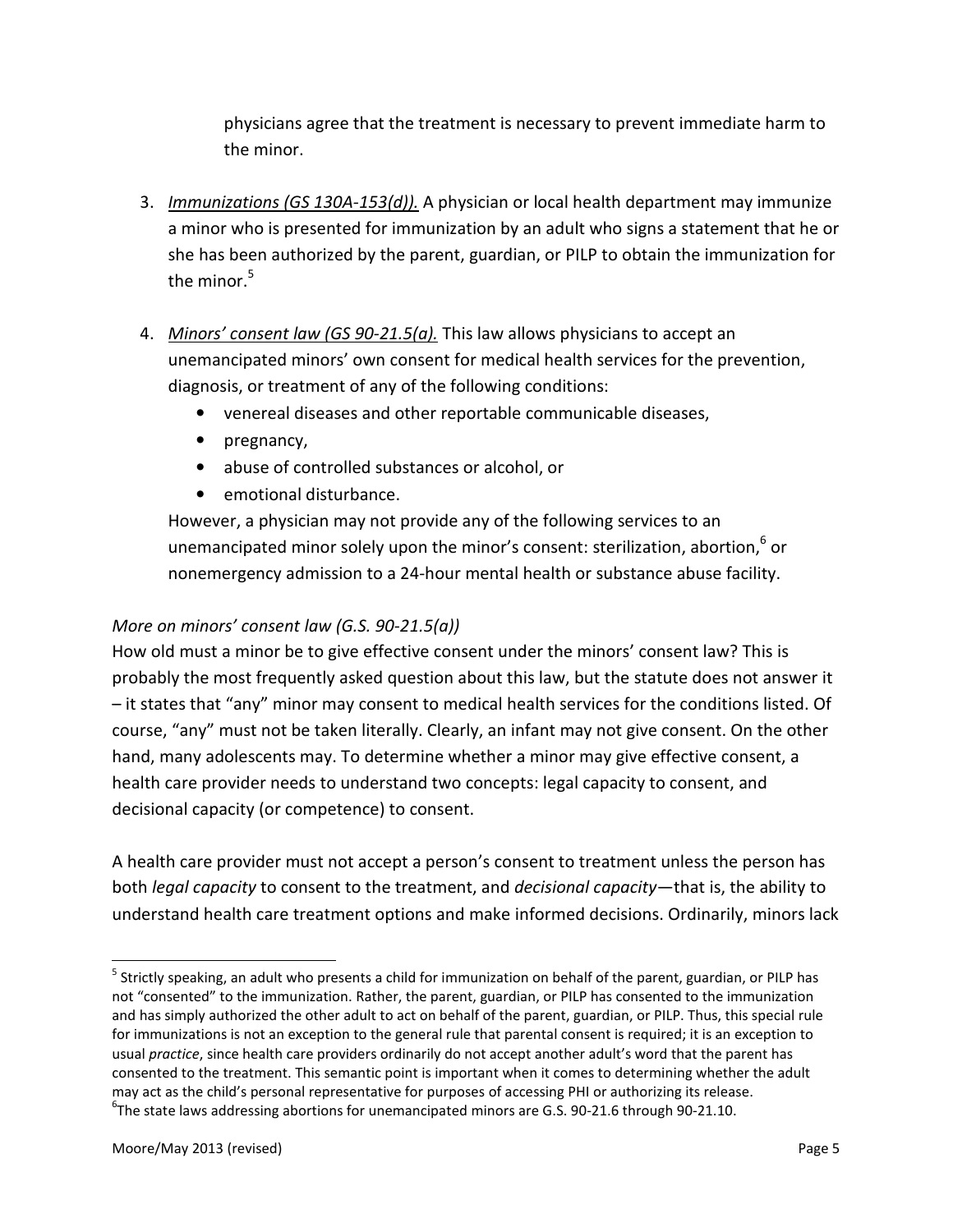the legal capacity to consent to their own treatment. The principle effect of the minors' consent law is to give unemancipated minors the *legal* capacity to consent to treatment for certain conditions. However, the health care provider may not accept the minor's consent unless the minor also has decisional capacity. Like other developmental issues, children acquire capacity at different times—some sooner and some later. Whether a minor has decisional capacity is something that must be determined on a case-by-case basis.

## Authorizing disclosure or obtaining access to PHI

# Rule of thumb

Often, the person who consented to an unemancipated minor's treatment is the person who may authorize disclosure of PHI about the treatment, and obtain access to PHI about the treatment. Many disclosure or access questions involve one of the following circumstances, in which the rule of thumb will usually lead to the correct result:

- 1. Parent (or parent equivalent) consented to treatment. In most circumstances, an unemancipated minor may not receive medical treatment without the consent of the minor's parent, legal guardian, or a person acting in loco parentis (PILP). In these cases, the parent, guardian, or PILP is the child's personal representative under HIPAA. As personal representative:
	- The parent, guardian, or PILP is the person who must sign authorizations for disclosure of PHI.
	- The parent, guardian, or PILP may have access to the minor's PHI.
- 2. Minor consented to treatment under the minors' consent law. If the unemancipated minor was treated upon his or her own consent pursuant to North Carolina's minors' consent law:
	- The minor must sign authorizations for disclosure of PHI.
	- The parent, guardian, or PILP ordinarily may not have access to the minor's PHI without the minor's permission. There is an important exception to this general rule: if the health care provider determines that notifying the parent is essential to the life or health of the minor, then information about the minor's health condition or treatment may be provided to the parent without the minor's permission.<sup>7</sup>

 $^7$  G.S. 90-21.4(b). This law also permits (but does not require) a health care provider to disclose information if the parent contacts the health care provider and inquires about care provided under the minor's consent law. However, this provision is often overridden by other laws. For example, if the minor received care through a Title X-funded family planning clinic, a federal confidentiality regulation prohibits this particular disclosure. 42 CFR 59.11. Also, if the minor asked the health care provider not to discuss the treatment with his or her parent and the health care provider agreed, the provider must not disclose information to the parent under this provision. This amounts to a request for restriction on disclosures under HIPAA, and while a health care provider is not required to agree to a restriction, if the provider does agree the provider must abide by the restriction. 45 CFR 164.522.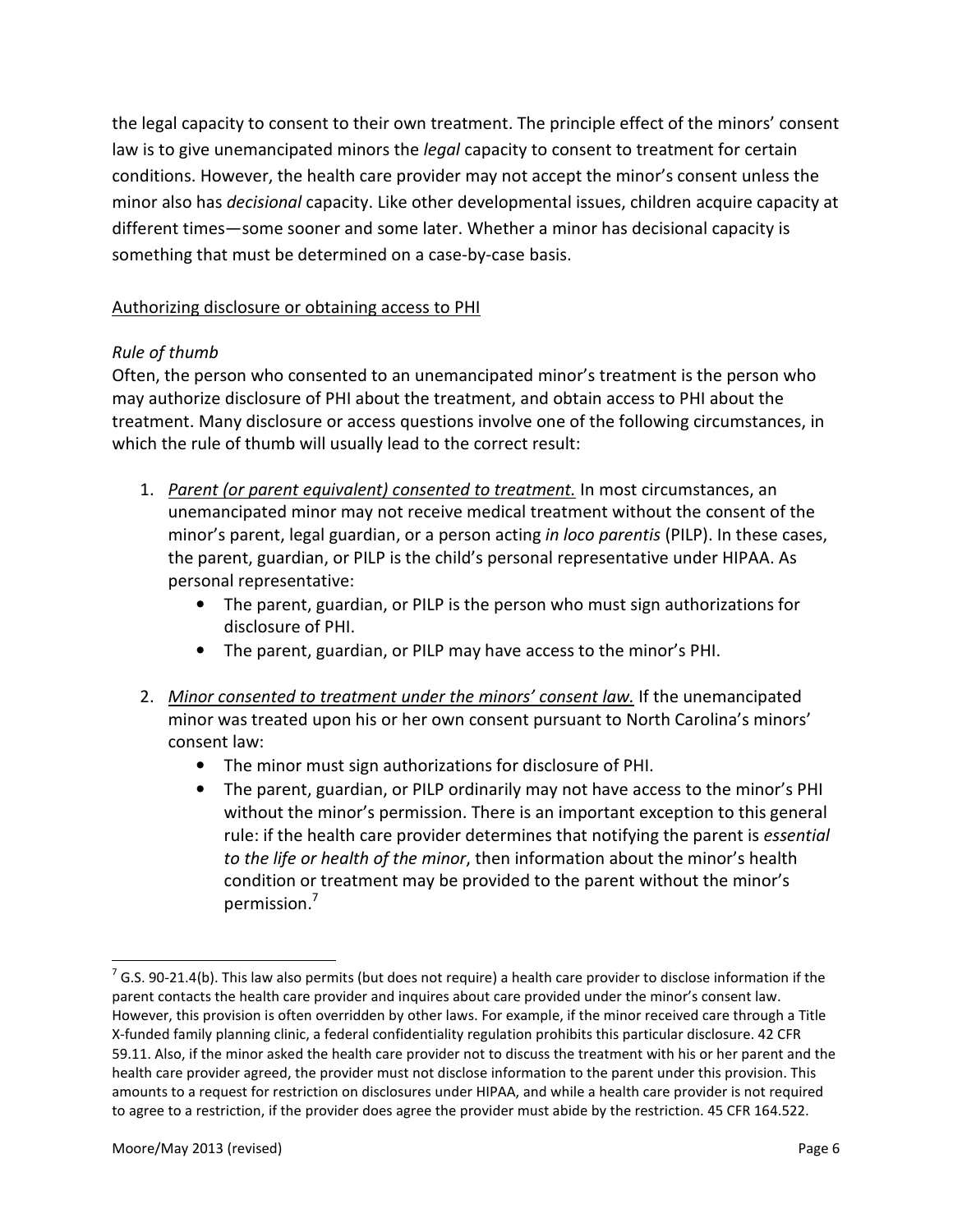### Circumstances that are too complicated for the rule of thumb

Unfortunately, some circumstances are not easily resolved by applying the rule of thumb. Some of the most common circumstances in which the rule of thumb does not lead to a clear answer are described below. In each case, the ultimate question is who should be treated as the minor's personal representative for HIPAA purposes. Keep in mind that:

- A person who is a personal representative for HIPAA purposes may sign authorization forms or obtain access to PHI, but only within the scope of his or her personal representation.
- The general rule under HIPAA is that a parent, guardian, or PILP should be treated as a personal representative when the parent/guardian/PILP has the legal authority to make health care decisions on behalf of an unemancipated minor.

This is not an exhaustive list. Consult with your HIPAA privacy officer or an attorney if you have questions about how to manage a particular situation.

- 1. Health care provided with parental consent, but parent agreed to confidential relationship between minor and provider. If an unemancipated minor's parent, guardian, or PILP consents to the minor's treatment, but then also assents to an agreement of confidentiality between the health care provider and the minor, the parent/guardian/PILP may not be treated as the minor's personal representative with respect to PHI pertaining to any service covered by the agreement of confidentiality.<sup>8</sup>
- 2. Health care provided without parental consent in urgent or emergency circumstances as defined in G.S. 90-21.1. The child's parent, guardian, or PILP should be treated as the child's personal representative in these circumstances. In the urgent or emergency circumstances covered by this statute, the parent, guardian, or PILP is the person with the legal authority to make health care decisions on behalf of the minor, and the statute does not change that by permitting treatment without first obtaining parental consent. Rather, the statute allows a physician to imply or assume parental consent in circumstances where a delay caused by trying to obtain consent would endanger the minor or worsen his or her condition.
- 3. Health care provided with consent of a person authorized to consent during parent's temporary absence. In this circumstance, an unemancipated minor receives health care that the parent presumably would consent to, but the parent has delegated the authority to consent to another adult during the parent's temporary absence. There are thus two people who may be treated as the minor's personal representatives under HIPAA: both the parent, and the adult the parent has authorized to consent to the minor's treatment. However, the non-parent should be treated as the personal representative only with respect to the care to which the non-parent has consented.

 $^8$  45 CFR 164.502(g). This is the HIPAA provision mentioned in footnote 2. It is an exception to HIPAA's general rule that a parent/guardian/PILP who has legal authority to make health care decisions for an unemancipated minor is that minor's personal representative.